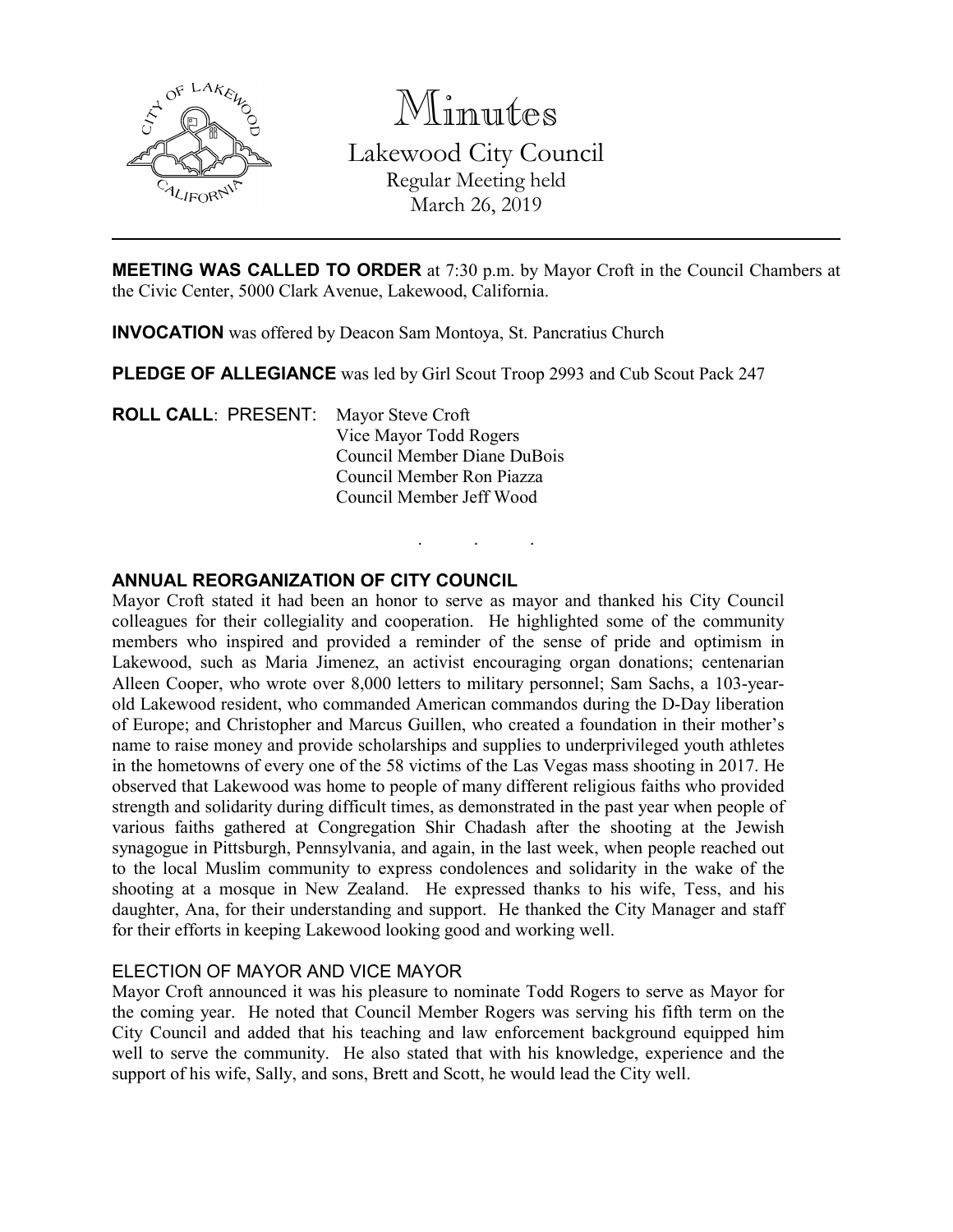### **ANNUAL REORGANIZATION OF CITY COUNCIL** - Continued

MAYOR CROFT MOVED AND COUNCIL MEMBER DUBOIS SECONDED TO NOMINATE TODD ROGERS TO SERVE AS MAYOR FOR THE CITY OF LAKEWOOD. THERE BEING NO OBJECTION, TODD ROGERS WAS DECLARED MAYOR BY ACCLAMATION.

Mayor Rogers presented outgoing Mayor Croft with a plaque and scrapbook commemorating his year of service as Mayor. He also presented Tess Croft with a bouquet of flowers in recognition of her support for her husband during his year as mayor.

Mayor Rogers thanked his colleagues for the opportunity to serve as mayor and expressed his appreciation to outgoing Mayor Croft for his dedicated leadership and to his wife, Sally, and other family members for their support. He identified some continuing challenges including a structural budget deficit and public safety issues. Mayor Rogers also stated that he looked forward to upholding some of the community's timeless values, which included celebrating the City's 65th Anniversary. He remarked that during his previous term as Mayor, Lakewood had been named California's "Most Boring City" and that he would work to retain its status as a quiet community that prided itself on being a safe and family-friendly place in which to live, work and play. He concluded by stating that he looked forward to working with his Council colleagues, City staff and residents to meet the challenges of the upcoming year and to keep Lakewood the great community that began 65 years ago.

Mayor Rogers announced that nominations were open for the office of Vice Mayor.

COUNCIL MEMBER PIAZZA MOVED AND COUNCIL MEMBER CROFT SECONDED TO NOMINATE JEFF WOOD TO SERVE AS VICE MAYOR. THERE BEING NO OBJECTION, JEFF WOOD WAS DECLARED VICE MAYOR BY ACCLAMATION.

Vice Mayor Wood introduced his wife, Mary Jane; Mayor of Paramount, Diane Martinez; Long Beach City College Superintendent Dr. Reagan Ferragamo Romali; Lt. Omar Martinez; and Joshua Castellanos, Executive Director of Public Affairs and Marketing, who were in attendance and thanked them for their support.

# **ANNOUNCEMENTS AND PRESENTATIONS:**

Mayor Rogers announced that the meeting would be adjourned in memory of Betty Jane Martucci, mother of Community Services Manager Chuck Martucci.

. . .

The Mayor also announced some upcoming Lakewood events including the Funtastic Family Night, Mother/Son Mayhem Night, and Daddy/Daughter Date Night.

. . .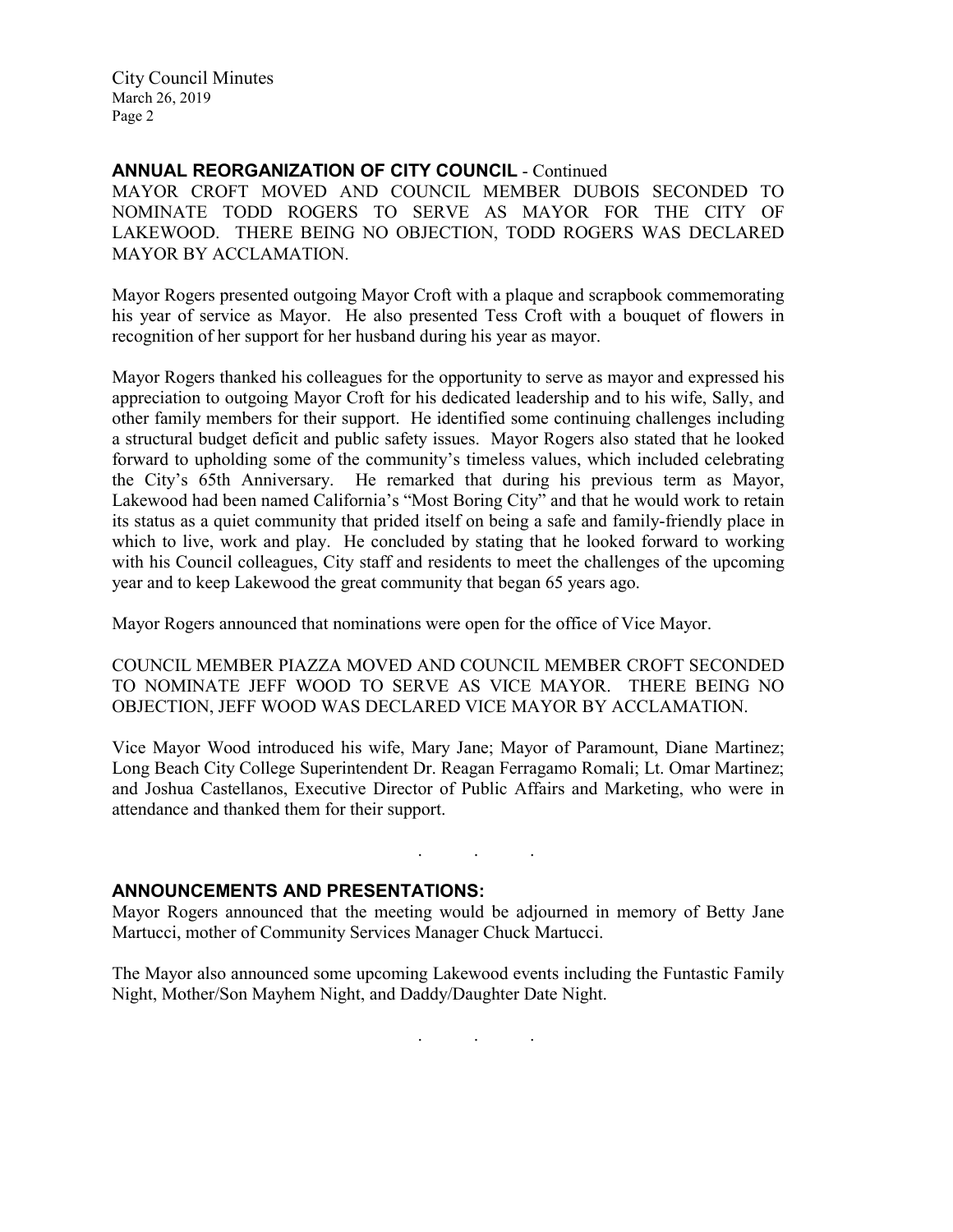# **ROUTINE ITEMS:**

COUNCIL MEMBER CROFT MOVED AND COUNCIL MEMBER DUBOIS SECONDED TO APPROVE ROUTINE ITEMS 1 THROUGH 4.

RI-1 Approval of Minutes of the Meetings held February 12, and March 12, 2019

RI-2 Approval of Personnel Transactions

RI-3 Approval of Registers of Demands

RI-4 Monthly Report of Investment Transactions - February 2019

UPON ROLL CALL VOTE, THE MOTION WAS APPROVED:

AYES: COUNCIL MEMBERS: Croft, DuBois, Wood, Piazza and Rogers NAYS: COUNCIL MEMBERS: None

### **1.1 • AWARD OF BID FOR PUBLIC WORKS PROJECT NO. 2019-2, WOODRUFF PAVING - 2019**

. . .

Lisa Rapp, Director of Public Works, gave a report based on the memo in the agenda. She reported that nine sealed bids had been received for a project to resurface Woodruff Avenue between Carson Street and Allington Street with rubberized asphalt concrete. She advised that the work would be completed using Measure R funds and that the project would also include some repairs to Candlewood Street, using Prop C funds. She noted that an additive bid schedule to resurface the Mayfair Park parking lot had been included with the bid documents, however, because the bid on that portion from the low bidder had been high, staff recommended only awarding the base bid schedule. It was the recommendation of staff that the City Council award a contract for PW 2019-2, base bid only, in the amount of \$1,857,000 to R. J. Noble Company and authorize the Mayor to sign the contract in a form approved by the City Attorney; authorize staff to approve a cumulative total of change orders not to exceed \$200,000; and adopt the plans, specifications and working details for the project.

Mayor Rogers opened the public hearing at 8:07 p.m. and called for anyone in the audience wishing to address the City Council on this matter. There was no response.

COUNCIL MEMBER DUBOIS MOVED AND VICE MAYOR WOOD SECONDED TO AWARD A CONTRACT FOR PW 2019-2 IN THE AMOUNT OF \$1,857,000, TO R.J. NOBLE CO.; AUTHORIZE THE MAYOR TO SIGN THE CONTRACT IN A FORM APPROVED BY THE CITY ATTORNEY, AUTHORIZE STAFF TO APPROVE CHANGE ORDERS NOT TO EXCEED \$200,000; AND ADOPT THE PLANS, SPECIFICATIONS AND WORKING DETAILS FOR THE PROJECT. UPON ROLL CALL VOTE, THE MOTION WAS APPROVED:

AYES: COUNCIL MEMBERS: Croft, DuBois, Wood, Piazza and Rogers NAYS: COUNCIL MEMBERS: None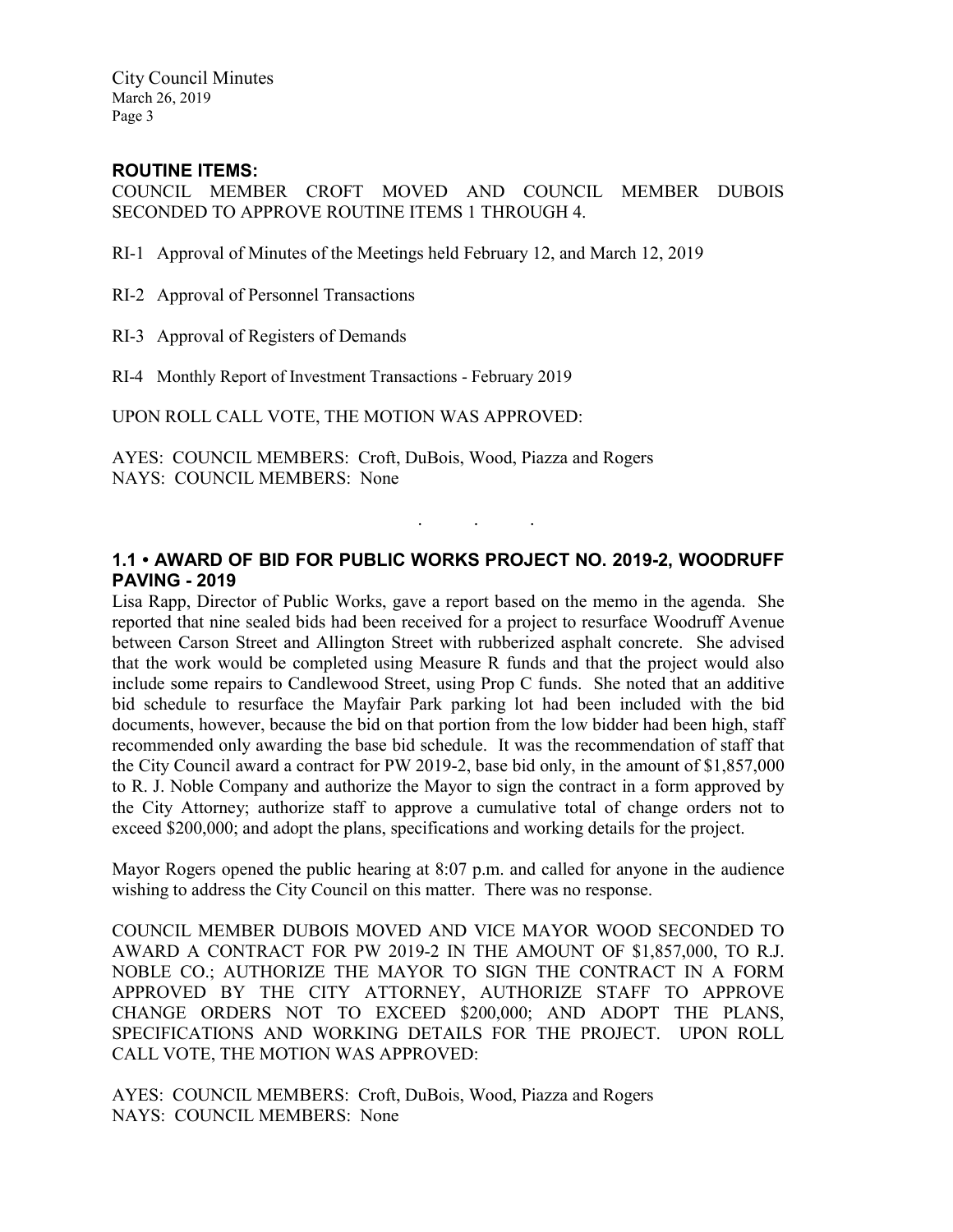# **2.1 • ADOPTION OF SIGNATURE RESOLUTIONS FOR THE REORGANIZATION OF THE CITY COUNCIL**

Steve Skolnik, Office of the City Attorney, advised that the proposed resolutions were part of the annual process of obtaining the appropriate signatures to be filed in order for checks to be written.

RESOLUTION NO. 2019-5; A RESOLUTION OF THE CITY COUNCIL OF THE CITY OF LAKEWOOD AUTHORIZING THE CITY TREASURER TO DEPOSIT FUNDS FOR SAFEKEEPING AND INVESTMENT AND AUTHORIZING WITHDRAWAL OF FUNDS FROM DEPOSITORIES

RESOLUTION NO. 2019-6; A RESOLUTION OF THE CITY COUNCIL OF THE CITY OF LAKEWOOD AUTHORIZING THE USE OF THE MANUAL, FACSIMILE AND/OR ELECTRONIC SIGNATURE OF TODD ROGERS, MAYOR, IN THE EXECUTION OF PUBLIC SECURITIES AND INSTRUMENTS OF PAYMENT

RESOLUTION NO. 2019-7; A RESOLUTION OF THE CITY COUNCIL OF THE CITY OF LAKEWOOD AUTHORIZING THE USE OF THE MANUAL, FACSIMILE AND/OR ELECTRONIC SIGNATURE OF JEFF WOOD, MAYOR PRO TEM, IN THE EXECUTION OF PUBLIC SECURITIES AND INSTRUMENTS OF PAYMENT

VICE MAYOR WOOD MOVED AND COUNCIL MEMBER PIAZZA SECONDED TO ADOPT RESOLUTIONS NO. 2019-5, NO. 2019-6 AND NO. 2019-7. UPON ROLL CALL VOTE, THE MOTION WAS APPROVED:

AYES: COUNCIL MEMBERS: Croft, DuBois, Wood, Piazza and Rogers NAYS: COUNCIL MEMBERS: None

. . .

# **3.1 • VOLUNTEER PROGRAM UPDATE**

Valarie Frost, Director of Recreation and Community Services, displayed slides and gave a presentation based on the memo in the agenda. She stated the Recreation and Community Services Department had planned several events for volunteer recognition and appreciation during the month of April, National Volunteer Month. She noted that many programs, like Lakewood Youth Sports, Meals on Wheels, and Project Shepherd Holiday Program, could not be offered without the assistance of Lakewood's many volunteers. She also featured volunteer events and programs such as Teens in Lakewood Care, Junior Lifeguards, instructors offering free classes at the Weingart Senior Center and Burns Community Center, and the annual Lakewood Volunteer Day.

MAYOR ROGERS MOVED TO RECEIVE AND FILE THE REPORT. THERE BEING NO OBJECTION, IT WAS SO ORDERED.

. . .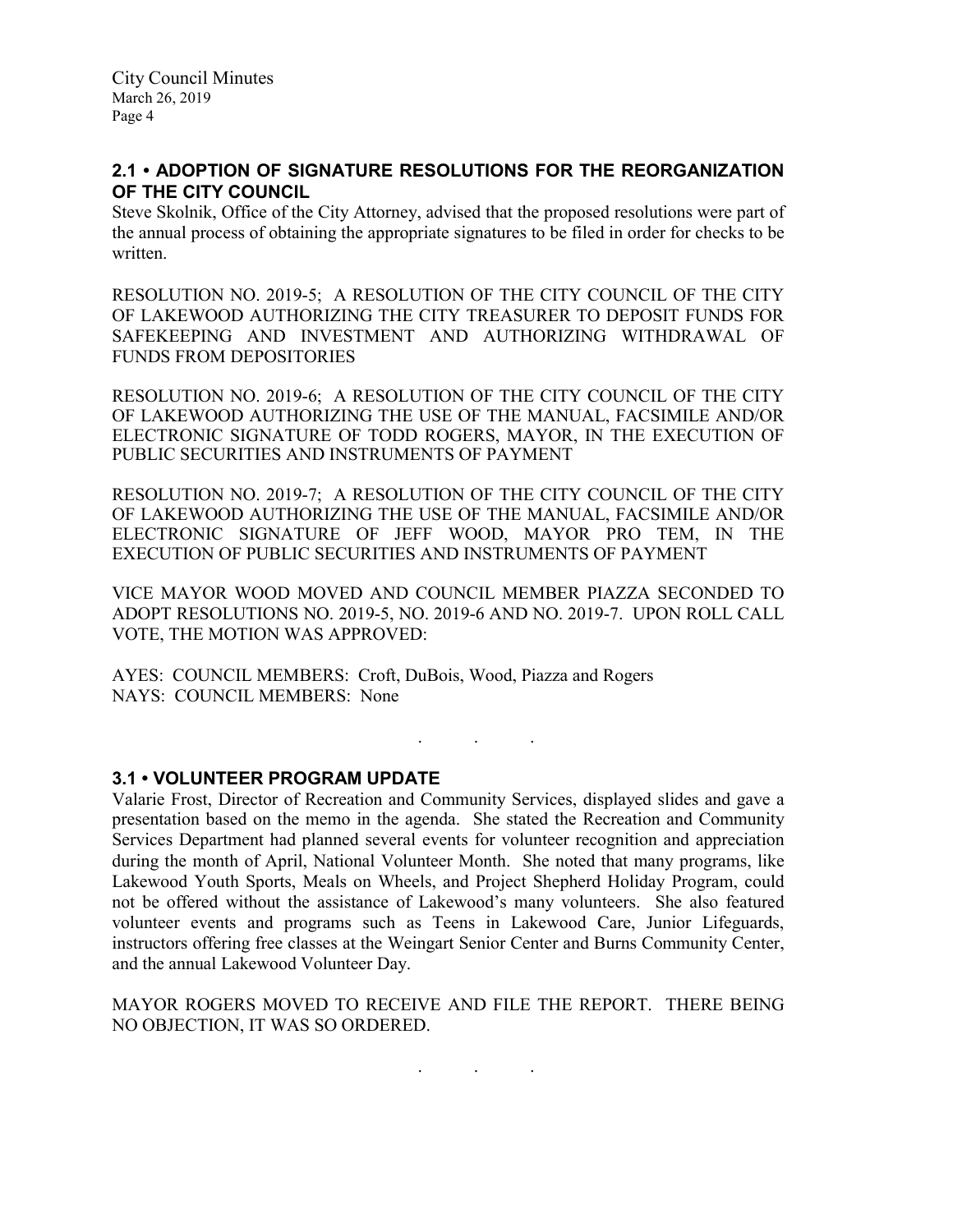# **3.2 • FISCAL YEAR 2018-19 MID-BUDGET REVIEW AND ADJUSTMENTS**

Jose Gomez, Director of Finance and Administrative Services, displayed slides and made a presentation based on the memo in the agenda. He stated that the City was currently in the first year of the 2018-20 Two-Year Budget adopted in June 2018. He explained that with approximately eight months of Fiscal Year (FY) 2018-19 data available, it was appropriate to review current budget estimates and revise where needed. He provided an overview of the City's two major funds, the General Fund and the Water Utility Enterprise Fund. He concluded by stating it was recommended that the City Council adopt the noted changes for inclusion into the City's FY 2018-19 Revised Budget and direct staff to make all related adjustments to the City's budget appropriations.

Responding to questions from Mayor Rogers regarding reconciling the noted surplus with the structural deficit, Mr. Gomez stated it was important to note that the report provided a short-term view. He observed that with regards to the current prosperous environment, the uncertainty and volatility of outside economic factors was worrisome and that while the \$78,000 was a sizable amount, such a surplus was not anticipated in future years.

Thaddeus McCormack, City Manager, added that in discussing the underlying conditions that were creating the structural deficit, the primary culprit was the diminishing sales tax, the decline of which occurred during what was being described as a booming economy and in looking at the forecast showed signs of slowing.

Council Member Piazza emphasized Lakewood's history of maintaining its facilities and infrastructure and that such needs usually exceeded the projected surplus.

COUNCIL MEMBER CROFT MOVED AND COUNCIL MEMBER DUBOIS SECONDED TO APPROVE STAFF'S RECOMMENDATIONS. UPON ROLL CALL VOTE, THE MOTION WAS APPROVED:

AYES: COUNCIL MEMBERS: Croft, DuBois, Wood, Piazza and Rogers NAYS: COUNCIL MEMBERS: None

. . .

. . .

. . .

### **SUCCESSOR HOUSING ACTIONS**

1. Approval of Register of Demands VICE MAYOR WOOD MOVED AND COUNCIL MEMBER PIAZZA SECONDED TO APPROVE THE REGISTER OF DEMANDS. UPON ROLL CALL VOTE, THE MOTION WAS APPROVED:

AYES: COUNCIL MEMBERS: Croft, DuBois, Wood, Piazza and Rogers NAYS: COUNCIL MEMBERS: None

#### **ORAL COMMUNICATIONS: None**